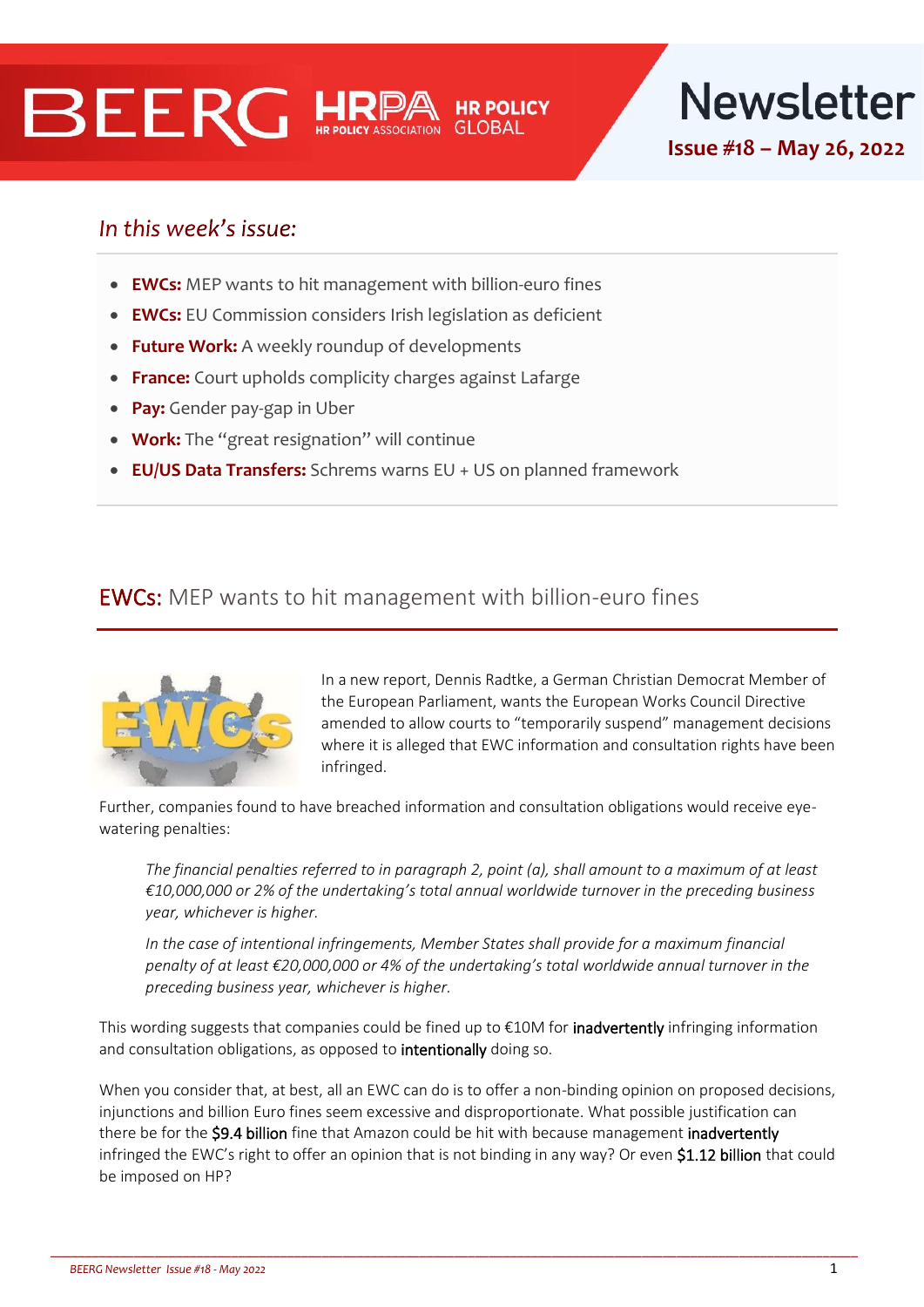This table illustrates the size of the fines which 6 well-known US companies could be liable for because, without meaning to do so, they inadvertently failed to follow procedures in the eyes of the EWC, which then complained to a court about the matter.

| Company    | 2021 Turnover<br>(BN \$) | 2% Fine<br>$(BN, \xi)$ | 4% Fine<br>(BN <sub>5</sub> ) |
|------------|--------------------------|------------------------|-------------------------------|
| Amazon     | 470                      | 9.4                    | 18.8                          |
| Apple      | 365                      | 7.3                    | 14.6                          |
| HP         | 56                       | 1.12                   | 2.24                          |
| <b>IBM</b> | 58                       | 1.16                   | 2.32                          |
| Coca-Cola  | 40                       | .8                     | 1.6                           |
| PepsiCo    | 80                       | 1.6                    | 3.2                           |

What sort of a signal do potential fines of such magnitude for a relatively minor offence in the scheme of things send to investors? To put these proposed fines in perspective, the *Financial Times* on Wednesday, May 25<sup>th</sup> reported:

*Glencore will plead guilty to multiple counts of bribery and agree to pay a \$1.5bn penalty following US and UK investigations that uncovered corruption at one of the world's largest commodity traders. The Serious Fraud Office yesterday charged the group's subsidiary Glencore Energy UK with seven cases of profit-driven bribery and corruption in connection to oil operations in Cameroon, Equatorial Guinea, Ivory Coast, Nigeria, and South Sudan.*

*The SFO said: "Glencore agents and employees paid bribes worth over \$25mn for preferential access to oil, with approval by the company." Glencore said it would pay about \$1.5bn in overall penalties: \$1bn to US authorities, \$40mn to Brazilian prosecutors and the amount due to the UK to be finalised at a hearing next month. The company made a \$1.5bn provision for the settlement in February.*

So, for accidentally infringing the EWCs' information and consultation rights Amazon could face a fine of up to €11 billion, but for multiple, intentional cases of bribery Glencore just gets hit with \$1.5 billion. Doesn't seem right, does it?

*We have published a detaile[d BEERG Perspective commentary](https://hrpolicy.org/getmedia/92e727ba-1d3a-4d6b-8d8b-dca1f0b66763/BEERG-Perspective-Radtke-Report-Commentary-May-2022.pdf) on the Radtke Report to accompany this newsletter article.*

# EWCs: EU Commission considers Irish legislation as deficient



Last week the European Commission wrote to the Irish government rejecting its assertions that the *Transnational Information and Consultation of Employees Act 1996* properly transposed the European Works Council Directive into Irish law. The correspondence between the Irish government and the Commission is confidential so what exactly is being said is not known.

However, from statements made by the government, including replies to Parliamentary questions, its defence appears to be that that legislation is compliant with the Directive because it has never been challenged in court. The complaint from SIPTU, the biggest Irish trade union, to the Commission that began the process was that the legislation was written in such a way that it was impossible for the parties, employers and EWCs, to go to court in the first place to resolve disputes.

It is Catch 22. You must go to court to prove the legislation is deficient, but you cannot go to court to prove the legislation is deficient because the legislation does not allow you to do so. It is understood that the Oireachtas (Irish parliament) Committee on Employment will soon schedule a hearing on this matter.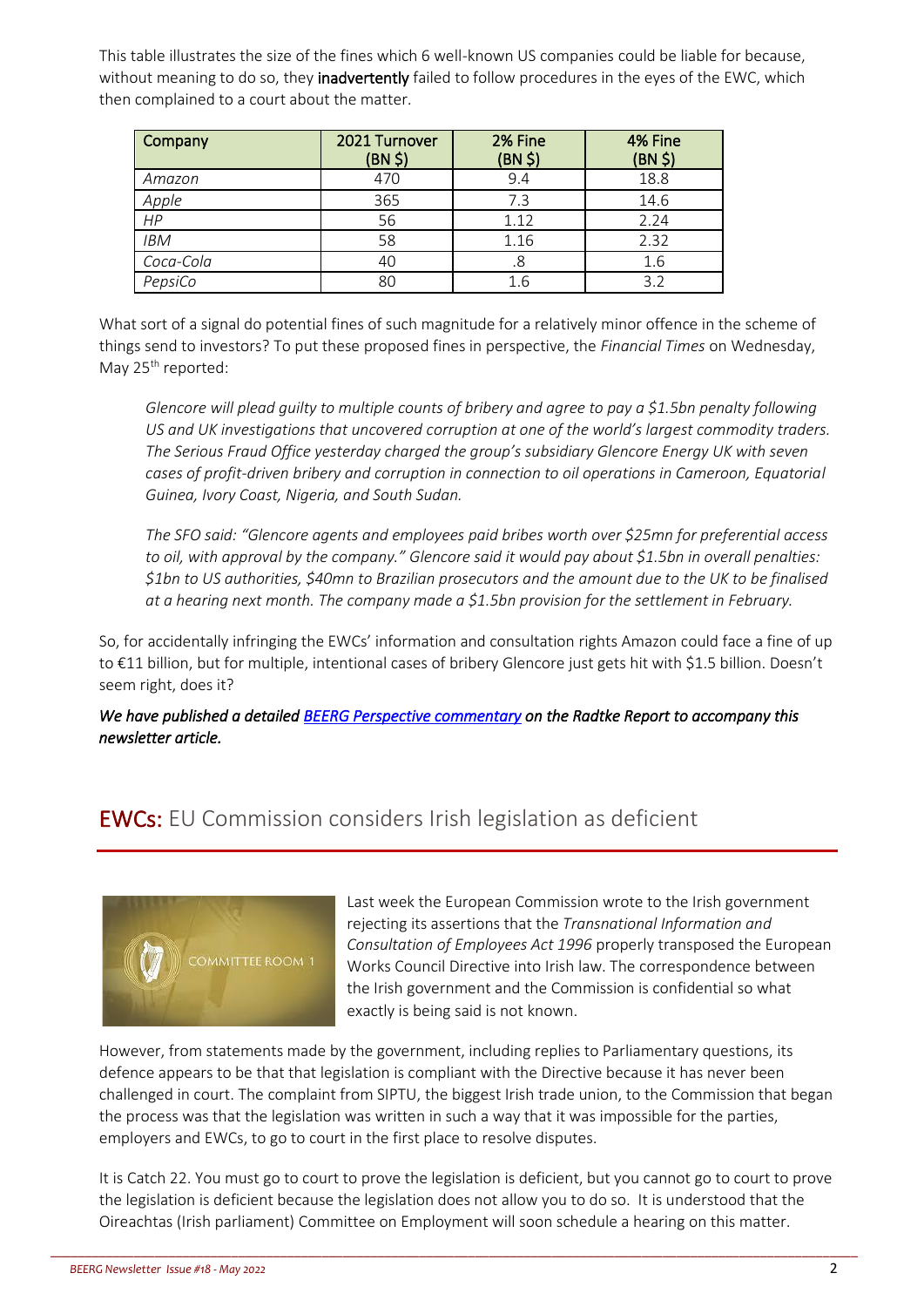Separately, BEERG has learned that the Irish Labour Inspectorate has given the Irish multinational, Kingspan, three months to set up a Subsidiary Requirement EWC or else face criminal proceedings. Kingspan had stonewalled on setting up a Special Negotiating Body (SNB) since it received a valid request to do so over three years ago.

### *EWCs will feature on the agenda for our BEERG June Network Meeting in Sitges, Barcelona.*

# Future Work: A weekly roundup of developments

Many thanks to Philip Bickerstaffe for drawing out attention to a fascinating podcast featuring the well-known US labour relations academic, Peter Cappelli, from the Wharton School. In the podcast, Cappelli says:

• *Don't bet against what employers want. They have the money and power. If they want you back in the office, you will be back in the office.*



- *Early career individuals would be crazy not to work from the office.*
- *The biggest buyers of commercial property are tech companies.*
- *It's one thing to WFH when everyone is doing so (pandemic) and another when you have to put your hand up for it.*

Cappelli also has some interesting things to say about social media labour activism. You can listen to the podcast [here](https://www.myhrfuture.com/digital-hr-leaders-podcast/what-is-the-impact-of-hybrid-working-on-employees-and-employers) 

MEANWHILE A great majority (more than 85%) of UK finance workers no longer view the office as their main place of work, according to a YouGov poll of more than 500 finance executives commissioned by *Bloomberg* last month.

Just 14% now consider the office their main workplace compared to 42% for the home and 44% for a hybrid arrangement. *Bloomberg* notes that the rise of remote work is a particular challenge in finance given that some critical roles, such as trading, demand a fully staffed office.

But whether employers like it, or not, hybrid working arrangements are here to stay. "Everyone is going to have to engage with remote work to some degree," said Claire Tunley, chief executive officer of the Financial Services Skills Commission, which is focused on building the UK finance sector's skill and talent pipeline. "Working through the challenges of it is key."

ALSO IN THE UK: more than a third of working adults in Great Britain spent at least part of their time working from home this spring, an official survey of working patterns shows, with the proportion of people hybrid working growing even as Covid restrictions eased. More than four in five workers – 84% – told the [Office for National Statistics \(ONS\)](https://www.ons.gov.uk/employmentandlabourmarket/peopleinwork/employmentandemployeetypes/articles/ishybridworkingheretostay/2022-05-23) they wanted to continue splitting their time between home and the office after the pandemic, while the ONS also found hybrid working patterns had shifted towards employees spending more working hours at home.

The ONS found improved work-life balance was reported to be the main benefit of working from home for at least some of the week, cited by 78% of the workers who split their time between office and home. Meanwhile, half (52%) of hybrid workers told the survey they found it quicker to complete their work at home, mostly because there were fewer distractions, while almost half (47%) reported improved wellbeing as a result of increased home working.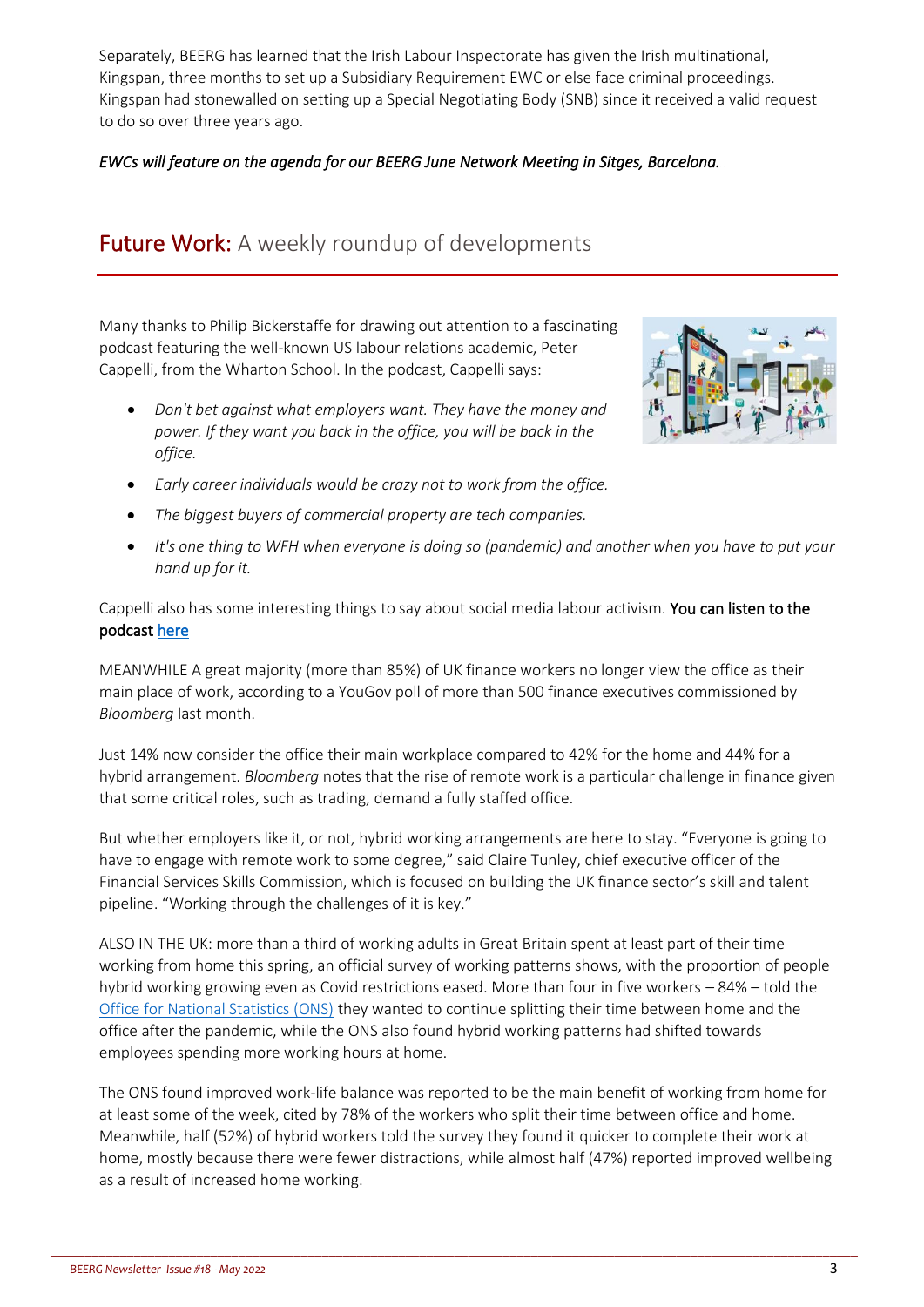

An appeals court in France has upheld a charge of complicity in crimes against humanity against French cement group Lafarge - now part of the Swiss building materials conglomerate Holcim - over alleged payoffs to ISIS and other armed groups during the war in Syria. The appeals court sided with prosecutors who said Lafarge had "financed, via its subsidiaries, Islamic State [ISIS] operations with

several millions of euros in full awareness of its activities." ([Here](https://www.lesechos.fr/industrie-services/immobilier-btp/la-justice-confirme-la-mise-en-examen-de-lafarge-pour-complicite-de-crimes-contre-lhumanite-en-syrie-1407891) in French).

The European Union is currently considering legislation which would impose human rights, including labour rights, due diligence obligations on the vast majority of multinational companies with operations in Europe.

#### *This is an issue which is on the agenda for our BEERG June Network Meeting in Sitges, Barcelona.*

## Pay: Gender pay-gap in Uber



As gender pay-gap reporting becomes a more and more common legal requirement, and with the European Union coming close to finalising a new Directive on gender pay transparency, our colleagues in the Dublin law firm, Matheson, take a detailed look at a recent study on gender pay difference in Uber. *You can read their article [here;](https://www.matheson.com/insights/detail/what-drives-the-gender-pay-gap---lessons-from-the-uber-study)* 

### Work: The "great resignation" will continue



The Great Resignation will continue apace in the year ahead as one in five workers say they are likely to switch to a new employer in the next 12 months.

So says PwC's *[Global Workforce Hopes and Fears](https://www.pwc.com/workforcehopesandfears) Survey* of 52,195 workers in 44 countries and territories. The survey finds that 35% are planning to ask their employer for more money in the next 12 months. Pressure on pay is highest in the tech sector where 44% of workers surveyed plan to ask for a raise and is lowest in the public sector (25%).

While an increase in pay is a main motivator for making a job change (71%), wanting a fulfilling job (69%), and wanting to truly be themselves at work (66%) round out the top 3 things workers are looking for. Nearly half (47%) prioritised being able to choose where they work. According to the survey:

- *One in five say they are likely to switch to a new employer in the next 12 months*
- *More than a third plan to ask for a raise, but finding fulfilment at work is just as important*
- *Skilled employees are most likely to ask for promotions and pay raises and to feel listened to by their manager, while those lacking skills lack power in the workplace*
- *By a margin of more than 30 points, respondents felt discussing social issues at work has had positive rather than negative impacts on them*
- *But only 30% state their companies provide support to work effectively with people who share different views*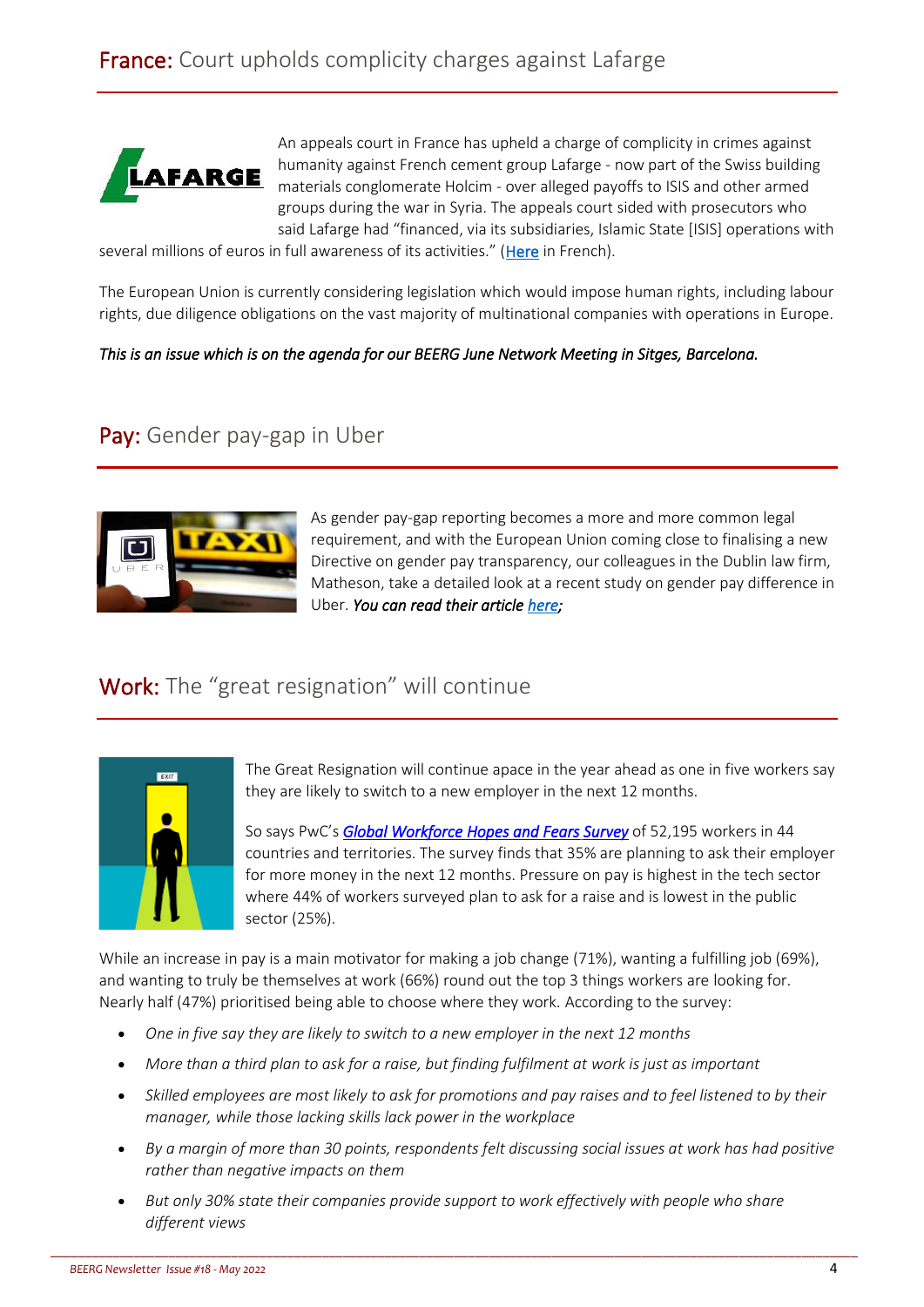

*[Derek Mooney](http://www.derekmooney.ie/) writes:* As we reported in BEERG [Newsletter \(#11\)](https://hrpolicy.org/getmedia/a1555d3f-7b9e-47d8-b6c6-b20ad02fe462/BEERG-Newsletter-No-11-2022.pdf) on March 25 President Joe Biden and European Commission President Ursula von der Leyen announced that the US and EU had reached a political agreement in principle on a new "Trans-Atlantic Data Privacy Framework" though neither side set out the terms of the new Framework in legal documents or proposed a timing for the passage and adoption of the Framework.

Responding to the 'agreement in principle via an [open letter](https://noyb.eu/sites/default/files/2022-05/open_letter_EU-US_agreement.pdf) published this

week, Max Schrems and "NOYB.eu" warned U.S. and EU officials that the announced framework risks "sharing the same fate" as its two predecessors: Safe Harbour and Privacy Shield 1.0 "unless substantive (legislative) reforms are conducted in the United States". The specific reforms he wishes the US government to make are detailed in this article by DLA Piper which can be [found HERE](https://www.lexology.com/library/detail.aspx?g=2462d933-82d9-44db-ae44-83c447a4b4bb) on Lexology.

\_\_\_\_\_\_\_\_\_\_\_\_\_\_\_\_\_\_\_\_\_\_\_\_\_\_\_\_\_\_\_